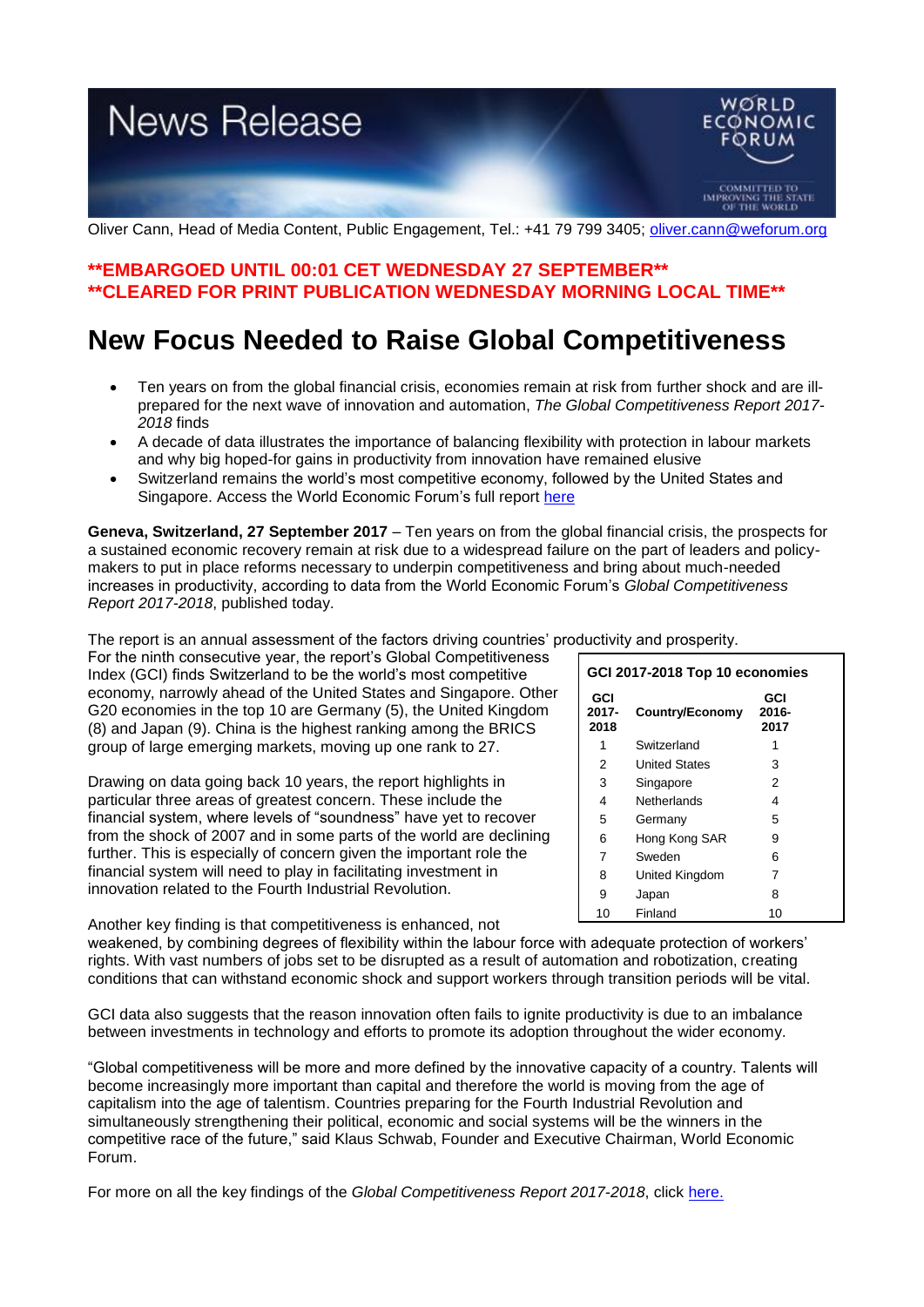### **The Global Competitiveness Index in 2017**

With Switzerland, Netherlands and Germany remaining stable on first, fourth and fifth spots respectively, the only changes in the top five apply to the United States and Singapore, which swap second and third positions. Elsewhere in the top 10 the big winner is Hong Kong SAR, which jumps three places to sixth, edging out Sweden (7), UK (8) and Japan (9), all of which decline one place. With Finland holding stable in 10th position, the other big winner in the top 20 is Israel, which climbs eight places to 16.

In Europe, the region's third-largest economy, France, is edged out one position to 22. Elsewhere, there seems little sign of improvement in addressing the region's north-south divide with little change in the rankings of Spain (34), Italy (43), or Greece (87). Portugal does excel though, climbing four places ahead of Italy to 42. General trends over the past decade have seen an improvement in aspects of Europe's innovation ecosystems but a worrying deterioration in some important education indicators. Russia improves five positions, moving to 38. Improvements in basic requirements and innovation drive the increase.

North America remains one of the most competitive regions in the world. Leading in innovation, business sophistication and technological readiness, and ranking close to the top in the other pillars of competitiveness. The United States rises to number 2 and Canada also improves one position to 14.

Among the 17 East Asia and Pacific economies covered, 13 have increased their overall score – albeit marginally – with Indonesia and Brunei Darussalam making the largest strides since last year. Singapore, the most competitive economy in the region, slipped from second to third place, while Hong Kong advanced from ninth to sixth place – passing Japan, now ranked ninth. There have been signs of a productivity slowdown among the region's advanced economies and in China, suggesting the need to pursue efforts to further increase technological readiness and promote innovation.

India (40th) remains the most competitive country in South Asia, as most countries in the region improve their performance. The two Himalayan countries of Bhutan (82nd, up 15) and Nepal (88th, up ten) are among the most improved countries globally while Pakistan (115th, up seven) and Bangladesh (99th, up seven) have both improved their scores across all pillars of competitiveness. Improving ICT infrastructure and use remain among the biggest challenges for the region: in the past decade, technological readiness stagnated the most in South Asia.

Latin America and the Caribbean have seen 10 years of continued improvement in competitiveness. Chile continues to lead the region at placing 33, followed by Costa Rica ranked 47 and improving seven positions. Panama comes next, ranking 50 and falling eight positions. Argentina showed most improvement, placing 92 and going up 12 positions. Brazil stabilizes at 80, improving one position, as well as Mexico ranked 51st. Colombia and Peru each fall five positions, ranking 66 and 72 respectively. Last in the region comes Haiti and Venezuela.

The Middle East and North Africa improves its average performance this year, despite further deterioration in the macroeconomic environment in some countries. Low oil and gas prices are forcing the region to implement reforms to boost diversification, and heavy investments in digital and technological infrastructure have allowed major improvements in technological readiness. However, these have not yet led to an equally large turnaround in the region's level of innovation. The United Arab Emirates (17th) leads the way among the Arab countries followed by Qatar (25th), while the most-improved country is Egypt (101st, up 14)

On average, sub-Saharan Africa's competitiveness has not changed significantly over the past decade and only a handful of countries (Ethiopia 108, Senegal 106, Tanzania 113, Uganda 114) are continuing to improve this year. Leading the ranking in the region come Mauritius (45), Rwanda (58), South Africa (61) and Botswana (63). In general, Africa is still being penalized by its macroeconomic environment. Average inflation grew to double digits last year while public finances are still being affected by relatively low commodity prices, which curbed public revenues and hence government investments. At the same time, Africa's financial markets and infrastructures remain underdeveloped, and institutions' improvement process hit a setback this year as political uncertainty is growing in key countries.

"Countries must establish an environment that enables citizens and businesses to create, develop and implement new ideas that will allow them to progress and grow. *The Global Competitiveness Report* helps us understand the drivers of innovation and growth and this edition comes at a time when increasing the ability of countries to adopt innovations is critical to achieving broad-based growth and economic progress," said Xavier Sala-i-Martin, Professor of Economics at Columbia University.